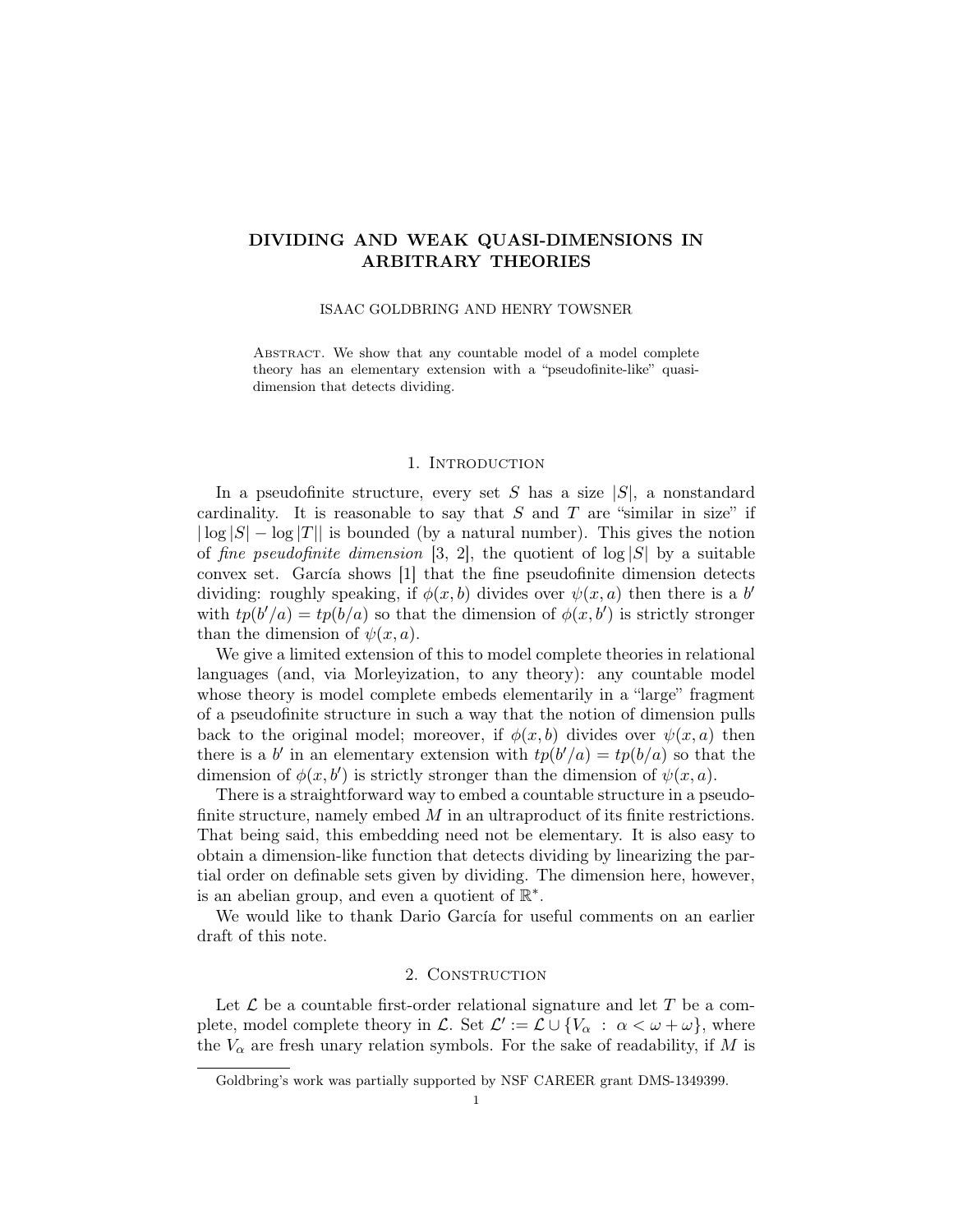an  $\mathcal{L}'$ -structure and  $\alpha < \omega + \omega$ , we let  $V_{\alpha}(M)$  denote the interpretation of the symbol  $V_{\alpha}$  in M. Occasionally we might abuse notation and write a formula in the form  $\forall \vec{x} \in V_{\alpha}(\cdots)$  to mean  $\forall \vec{x}(\bigwedge_i V_{\alpha}(x_i) \to \cdots)$ . All  $\mathcal{L}'$ -structures considered will have the property that the interpretations of the  $V_{\alpha}$ 's will form a chain: if  $\alpha < \beta < \omega + \omega$ , then  $V_{\alpha}(M) \subseteq V_{\beta}(M)$ .

By a partitioned L-formula we mean a triple  $(\varphi, \vec{x}, \vec{y})$ , where  $\varphi$  is a Lformula,  $\vec{x}$  and  $\vec{y}$  are disjoint finite tuples of variables (taken from some fixed countably infinite list of variables), and the free variables of  $\varphi$  are amongs those appearing in  $\vec{x}$  and  $\vec{y}$ . We follow traditional model-theoretic notation by writing  $\varphi(\vec{x}; \vec{y})$  for the partitioned formula  $(\varphi, \vec{x}, \vec{y})$ . We let F denote the set of partitioned *quantifier-free*  $\mathcal{L}$ -formulae.

Let  $(\sigma_i : i < \omega)$  denote an enumeration of  $\mathcal{F} \times (\omega + \omega)$ . For  $i < \omega$ , we write  $\sigma_i = (\varphi_i, \alpha_i)$  and sometimes refer to  $\alpha_i$  by  $\alpha(\sigma_i)$ .

We say that an  $\mathcal{L}'$ -structure M strongly satisfies  $\sigma_i$  if, whenever  $\vec{a} \in$  $V_{\alpha_i}(M)$  is such that there is  $N \supseteq M$  with  $N \models T$  and  $\vec{b} \in N$  such that  $N \models \varphi_i(\vec{a}; \vec{b})$ , then there is  $\vec{c} \in V_{\alpha_i+1}(M)$  such that  $M \models \varphi_i(\vec{a}; \vec{c})$ .

For each  $n \in \omega$ , we define an  $\mathcal{L}'$ -structure  $M_n \models T_\forall$  with the property that if  $i < n$ ,  $M_n$  strongly satisfies  $\sigma_i$ . Let  $M_0$  denote a one-element substructure of a model of T whose unique element satisfies each  $V_{\alpha}$ .

Suppose we have constructed  $M_{n-1}$ . Consider the first n pairs  $\sigma_0, \ldots, \sigma_{n-1}$ and fix a permutation  $\sigma_{r_0}, \ldots, \sigma_{r_{n-1}}$  so that  $i \leq j$  implies that  $\alpha(\sigma_{r_i}) \leq$  $\alpha(\sigma_{r_j})$ . We construct  $\mathcal{L}'$ -structures  $M_n^i \models T_{\forall}$ , for  $i = 0, \ldots, n$ , by recursion on *i* in such a way that  $M_n^i$  strongly satisfies  $\sigma_{r_0}, \ldots, \sigma_{r_{i-1}}$ . We will then set  $M_n := M_{\underline{n}}^n$ .

Let  $M_n^0 = M_{n-1}$ . Suppose that  $M_n^i$  has been constructed and set  $\alpha :=$  $\alpha(\sigma_{r_i})$  and let  $\varphi(\vec{x}; \vec{y})$  be the formula in  $\sigma_{r_i}$ . Enumerate the tuples of length  $|\vec{x}|$  in  $V_{\alpha}(M_n^i)$  as  $\vec{a}_1, \ldots, \vec{a}_k$ . We now recursively construct a sequence of models  $M_n^{i,j}$ ; we begin with  $M_n^{i,0} = M_n^i$ . Given  $M_n^{i,j}$ , we proceed as follows:

- If there is a  $\vec{b} \in V_{\alpha+1}(M_n^{i,j})$  such that  $M_n^{i,j} \models \phi(\vec{a}_j; \vec{b})$ , then set  $M_n^{i,j+1} := M_n^{i,j},$
- Otherwise, if there is an extension M of  $M_n^{i,j}$  and a tuple  $\vec{b}$  from M such that  $M \models \phi(\vec{a}_j; \vec{b})$ , then set  $M_n^{i,j+1} := M_n^{i,j} \cup \{\vec{b}\}\$ and declare that any element of  $\vec{b}$  which is not in  $V_{\alpha+1}(M_n^{i,j})$  belongs to  $V_{\alpha+1}(M_n^{i,j+1}) \setminus V_\alpha(M_n^{i,j+1}).$
- If neither of the first two cases apply, set  $M_n^{i,j+1} = M_n^{i,j}$ .

Set  $M_n^{i+1} := M_n^{i,k+1}$ . Since  $V_\alpha(M_n^{i+1}) = V_\alpha(M_n^i)$ , we see that  $M_n^{i+1}$  still strongly satisfies  $\sigma_{r_0}, \ldots, \sigma_{r_i-1}$ ; moreover, by design,  $M_n^{i+1}$  also strongly satisfies  $\sigma_{r_i}$ , thus finishing the recursive construction.

Fix a nonprincipal ultrafilter  $\mathcal U$  on  $\omega$  and set  $M := \prod_{\mathcal U} M_n$ . By definition,  $V_{\alpha}(M) = \{x \in M : M \models V_{\alpha}(x)\}.$  We also set  $V_{\leq \omega}(M) := \bigcup_{n \leq \omega} V_n(M)$  and  $V(M) := \bigcup_{\alpha < \omega + \omega} V_{\alpha}(M)$ , both considered as  $\mathcal{L}'$ -structures in the obvious way.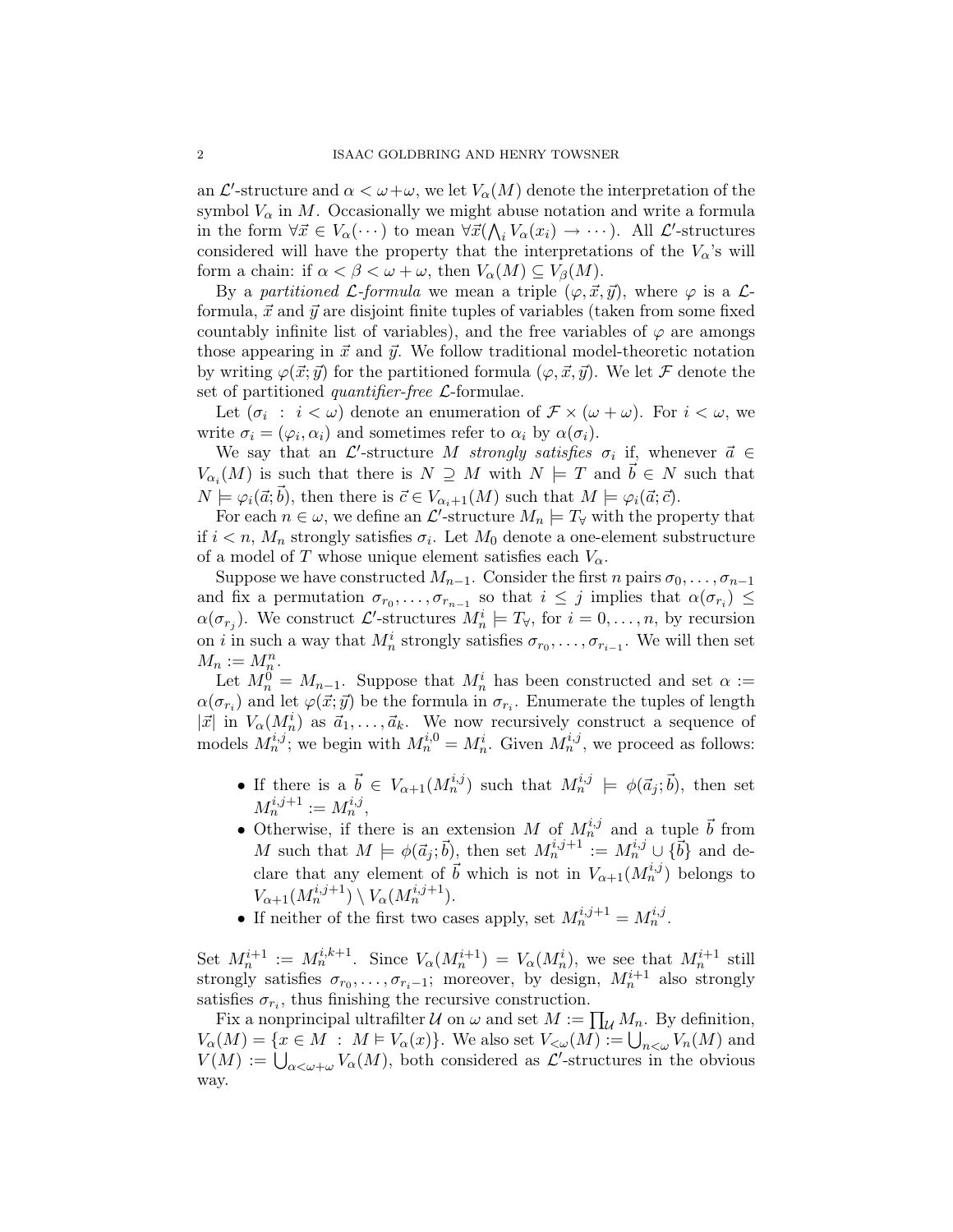Since T is model-complete, it has a set of  $\forall \exists$ -axioms. Suppose that  $\forall \vec{x} \exists \vec{y} \varphi(\vec{x}; \vec{y})$  is such an axiom. Fix  $\alpha < \omega + \omega$  and take i such that  $\sigma_i =$  $(\varphi(\vec{x}; \vec{y}), \alpha)$ . Fix  $n > i$  and consider  $N \models T$  such that  $M_n \subseteq N$ . Since  $N \models T$ and  $M_n$  strongly satisfies  $\sigma_i$ , we have  $M_n \models \forall \vec{x} \in V_\alpha \exists \vec{y} \in V_{\alpha+1} \varphi(\vec{x}; \vec{y})$ . It follows that  $M \models \forall \vec{x} \in V_{\alpha} \exists y \in V_{\alpha+1} \varphi(\vec{x}; \vec{y})$ . This proves:

# **Proposition 2.1.**  $V_{\leq \omega}(M)$  and  $V(M)$  are both models of T.

There is no guarantee that  $V_\omega(M)$  nor M are models of T. Note that  $V(M)$  is existentially closed in M. Indeed,  $M \models T_{\forall}$  and every model of T is an existentially closed model of  $T_\forall$  (by model-completeness of T).

**Lemma 2.2.** Suppose that  $p(\vec{x})$  is a countable set of existential  $\mathcal{L}$ -formulae with parameters from  $V_{\alpha}(M)$  that is finitely satisfiable in  $V(M)$  (equivalently, in M). Then there is  $\vec{c} \in V_{\alpha+1}(M)$  such that  $V(M) \models p(\vec{c})$ .

*Proof.* Let  $p'(\vec{x}) := p(\vec{x}) \cup \{V_{\alpha+1}(\vec{x})\}$ . Since M is countably saturated, it suffices to show that  $p'(\vec{x})$  is finitely satisfiable in M. Indeed, we then get  $\vec{c} \in V_{\alpha+1}(M)$  such that  $M \models p(\vec{c})$ ; since  $V(M)$  is existentially closed in M (as remarked above), we have that  $V(M) \models p(\vec{c})$ . In addition, since the formulae in p are existential and, to show that  $M \models \exists \vec{x} \in V_{\alpha+1} \exists \vec{z} \phi(\vec{x}, \vec{z}, \vec{a})$ it clearly suffices to show  $M \models \exists \vec{x} \in V_{\alpha+1} \exists \vec{z} \in V_{\alpha+1} \phi(\vec{x}, \vec{z}, \vec{a})$ , it suffices to assume that the formulae in  $p$  are actually quantifier-free.

We are left with showing the following: if  $\varphi(\vec{x}, \vec{a})$  is a quantifier-free formula with parameters from  $V_{\alpha}(M)$  such that  $V(M) \models \exists \vec{x} \varphi(\vec{x}, \vec{a})$ , then  $V(M) \models \exists \vec{x} \in V_{\alpha+1} \varphi(\vec{x}, \vec{a})$ . Since  $M \models \exists \vec{x} \varphi(\vec{x}, \vec{a})$ , we get  $M_n \models \exists \vec{x} \varphi(\vec{x}, \vec{a}_n)$ for U-almost all n, where  $(\vec{a}_n)$  is a representative sequence for  $\vec{a}$ . Fix i such that  $\sigma_i = (\varphi(\vec{x}, \vec{y}), \alpha)$ . Since  $M_n$  strongly satisfies  $\sigma_i$  for  $n > i$ , it follows that, for U-almost all n, we can find  $\vec{c}_n \in V_{\alpha+1}(M_n)$  such that  $M_n \models \varphi(\vec{c}_n, \vec{a}_n)$ .  $\Box$ 

**Lemma 2.3.** Suppose N is a model of T and  $A \subseteq N$  is countable. Then there is  $A' \subseteq V_{< \omega}(M)$  such that  $tp^N_{\mathcal{L}}(A) = tp^{V(M)}_{\mathcal{L}}(A').$ 

*Proof.* Enumerate  $A = \{a_0, a_1, ...\}$  and construct  $A' \subseteq M'$  inductively: given  $a'_0, ..., a'_n \in V_{n+1}(M)$  with  $tp_{\mathcal{L}}^N(a_0, ..., a_n) = tp_{\mathcal{L}}^{V(M)}(a'_0, ..., a'_n)$ , by the previous lemma and the model-completeness of  $T$  (so every type is determined by its existential formulae), there is an  $a'_{n+1} \in V_{n+2}(M)$  with  $\mathrm{tp}_{\mathcal{L}}^N(a_{n+1}/a_0, \ldots, a_n) = \mathrm{tp}_{\mathcal{L}}^{V(M)}(a'_{n+1}/a'_0, \ldots, a'_n)$ ).  $\qquad \qquad \Box$ 

We now fix a countable model N of T and take  $A = N$  in the above lemma, yielding an elementary embedding  $a \mapsto a' : N \to V_{\leq \omega}(M)$  with image N'.

**Definition 2.4.** For an L-formula  $\varphi(\vec{x})$ , we let  $\varphi_{\omega}(\vec{x}) := \varphi(\vec{x}) \wedge V_{\omega}(\vec{x})$ .

**Lemma 2.5.** Suppose that  $\varphi(\vec{x}, \vec{y})$  and  $\psi(\vec{x}, \vec{z})$  are existential *L*-formulae. If  $N \models \forall \vec{x}(\varphi(\vec{x}, \vec{a}) \leftrightarrow \psi(\vec{x}, \vec{b}))$ , then  $M \models \forall \vec{x}(\varphi_{\omega}(\vec{x}, \vec{a}') \leftrightarrow \psi_{\omega}(\vec{x}, \vec{b}')).$ 

*Proof.* Since  $a \mapsto a'$  is elementary, we get  $V_{< \omega}(M) \models \forall \vec{x}(\varphi(\vec{x}, \vec{a}') \leftrightarrow \psi(\vec{x}, \vec{b}')).$ Since  $V_{\leq \omega}(M) \preceq V(M)$  (by model-completeness of T), the same equivalence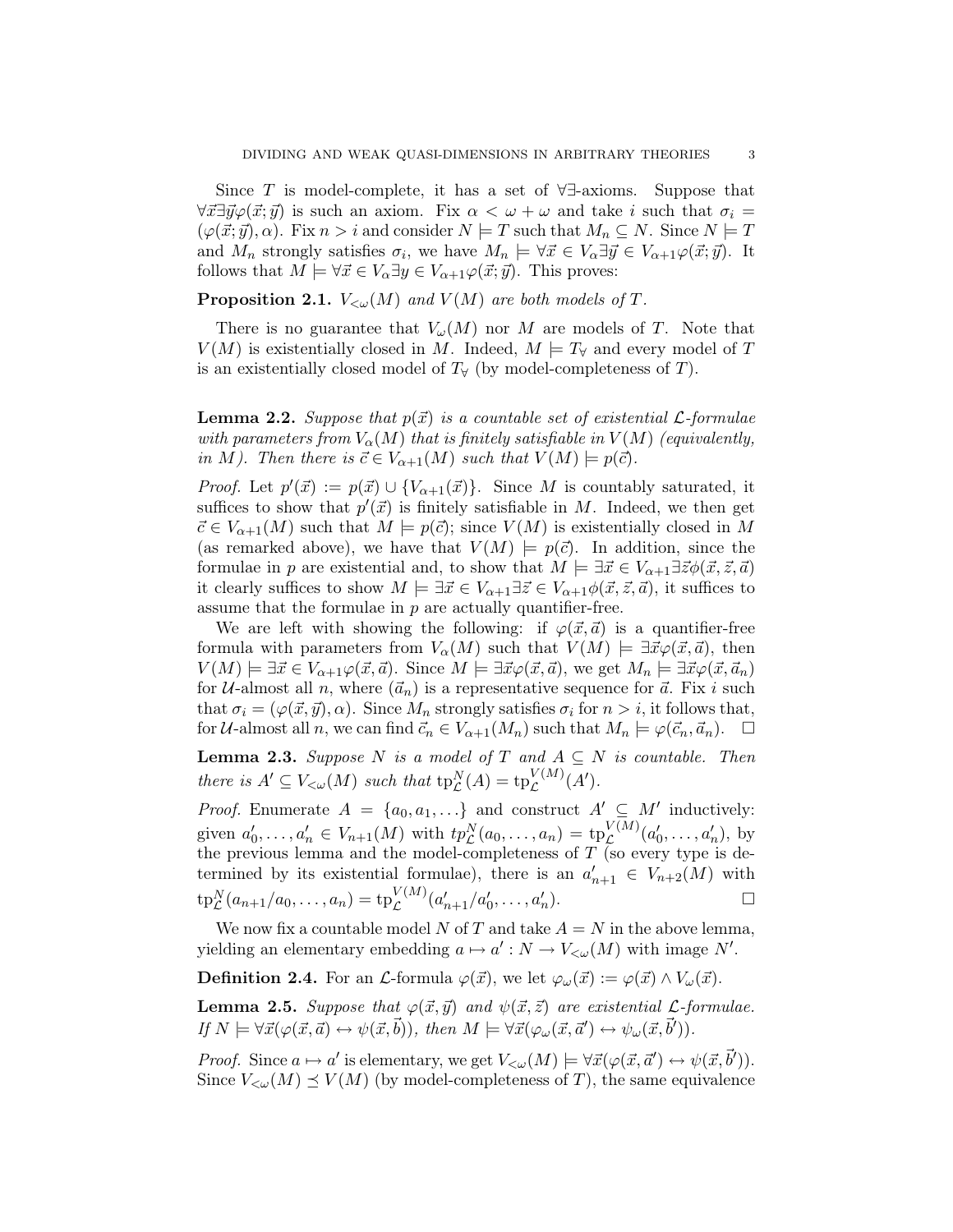holds in  $V(M)$ . Finally, if  $\vec{c} \in V_{\omega}(M)$ , then  $M \models \varphi_{\omega}(\vec{c}, \vec{a}')$  if and only if  $V(M) \models \varphi_\omega(\vec{c}, \vec{a}')$  and likewise with  $\psi_\omega$ .

We recall the notion of pseudofinite dimension, especially as considered in [3, 2]. Since  $M$  is an ultraproduct of finite sets, any definable set  $D$  has a nonstandard cardinality  $|D|$  in  $\mathbb{R}^*$  (the ultrapower of the reals). We let C be the convex hull of  $\mathbb Z$  in  $\mathbb R^*$ . Then for any definable set X, we can define

$$
\delta_M(X) = \log |X| / \mathcal{C},
$$

the image of log |X| in  $\mathbb{R}^*/\mathcal{C} \cup \{-\infty\}$  (where  $\log |X| = -\infty$  if  $|X| = 0$ ). This is the fine pseudofinite dimension.

The fine pseudofinite dimension satisfies the quasi-dimension axioms:

- $\delta_M(\emptyset) = -\infty$  and  $\delta_M(X) > -\infty$  implies  $\delta_M(X) \geq 0$ ,
- $\delta_M(X \cup Y) = \max{\delta_M(X), \delta_M(Y)},$
- For any definable function  $f: X \to Z$  and every  $\alpha \in \mathbb{R}^* / \mathcal{C} \cup \{-\infty\},$ if  $\delta_M(f^{-1}(z)) \leq \alpha$  for all  $z \in Z$  then  $\delta_M(X) \leq \alpha + \delta_M(Z)$ .

One of the features of fine pseudofinite dimension is that if we fix any definable set X, we may define a measure  $\mu_X(Y)$  on definable Y by  $\mu_X(Y)$  =  $st(\frac{|Y|}{|Y|})$  $\frac{|Y|}{|X|}$  so that  $\delta_M(Y) = \delta_M(X)$  if and only if  $\mu_X(Y) \in (0, \infty)$ .

In light of the lemma above, the following definition makes sense.

**Definition 2.6.** Suppose  $X \subseteq N^k$  is definable. Without loss of generality, we may suppose that X is defined by  $\varphi(\vec{x}, \vec{a})$ , where  $\varphi(\vec{x}, \vec{y})$  is quantifierfree. We then define  $\delta_N(X) = \delta_M(\varphi_\omega(\vec{x}, \vec{a}'))$ , where the latter dimension is computed in the pseudofinite structure M.

Lemma 2.7.  $\delta_N(X \times Y) = \delta_N(X) + \delta_N(Y)$ 

*Proof.* Suppose X and Y are defined by  $\varphi(\vec{x}, \vec{a})$  and  $\psi(\vec{y}, \vec{b})$  respectively. Then  $X \times Y$  is defined by  $\rho(\vec{x}, \vec{y}, \vec{a}, \vec{b}) = \varphi(\vec{x}, \vec{a}) \wedge \psi(\vec{y}, \vec{b})$ . Then

$$
\delta_N(X \times Y) = \delta_M(\rho_\omega(\vec{x}, \vec{y}, \vec{a}, \vec{b})) = \delta_M(\varphi_\omega(\vec{x}, \vec{a})) + \delta_M(\psi_\omega(\vec{y}, \vec{b})) = \delta_N(X) + \delta_N(Y).
$$

using the pseudofinite axioms for  $\delta_M$ .

 $\delta_N$  need not satisfy the final quasi-dimension axiom, however—it is possible that there are many values  $z \in Z_\omega$  so that  $\delta(f^{-1}(z))$  is large and so  $\delta_M(X_\omega)$  is large as well, but that none of these are in the image of M, so  $\delta_N(X)$  is large even though  $\delta_N(f^{-1}(z))$  is small for all  $z \in Z$ .

Nonetheless, there is a connection between  $\delta_N$  and dividing, essentially the one shown by García in [1] for pseudofinite dimension.

**Proposition 2.8.** Suppose that  $\psi(x, a)$  and  $\varphi(x, b)$  are existential L-formulae with parameters from  $V_\omega(M)$  such that  $\varphi(x, b)$  implies  $\psi(x, a)$  and  $\varphi(x, b)$  divides over a. Then there is  $b^{\#} \in V_{\omega}(M)$  with  $b^{\#} \equiv_{\mathcal{L},a} b$  and  $\delta_M(\varphi(x, b^{\#}))$  <  $\delta_M(\psi(x,a))$ .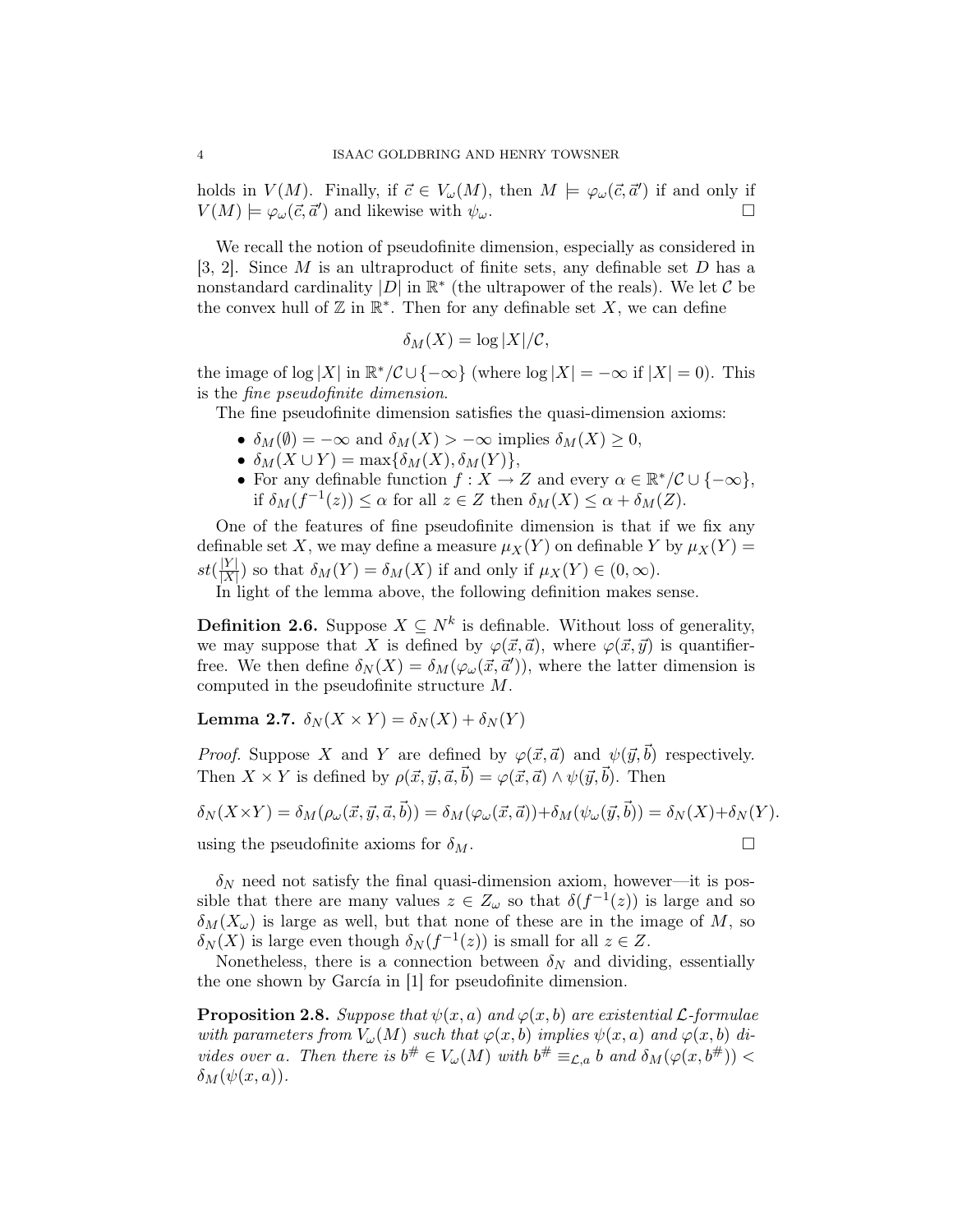*Proof.* Assume that no  $b^{\#}$  exists as in the conclusion. We then use that to get  $K \in \mathbb{N}$  such that  $K[\varphi_\omega(x, b^{\#})] \geq |\psi_\omega(x, a)|$  for all  $b^{\#} \in V_\omega(M)$  with  $b^{\#} \equiv_{\mathcal{L},a} b$ . In fact, by saturation again, there is  $\chi(x,a) \in \text{tp}_{\mathcal{L}}^M(b/a)$  such that  $K[\varphi_\omega(x, b^{\#})] \geq |\psi_\omega(x, a)|$  for all  $b^{\#} \models \chi_\omega(x, a)$ .

Fix L sufficiently large (depending only on k and K) and take  $(b_i)_{i \leq L}$ from  $V_{\leq \omega}(M)$  satisfying  $\chi_{\omega}(x, a)$  and such that  $\{\varphi(x, b_i) : i \in L\}$  is kinconsistent. In particular, we have  $K[\varphi_\omega(x, b_i)] \geq [\psi_\omega(x, a)]$  for all  $i <$ L. As in [1], if L is sufficiently large, we get  $i_1 < \ldots < i_k < L$  such that  $\bigcap_{j=1}^k \mu_{\psi_\omega}(\varphi_\omega(x,b_{i_j})) > 0$ . In particular, there is  $c \in V_\omega(M)$  such that  $M \models \varphi_\omega(c, b_{i_j})$  for all  $j = 1, \ldots, k$ . It follows that  $V(M) \models \varphi(c, b_{i_j})$  for  $j = 1, \ldots, k$ , a contradiction.

In the previous result, if we have  $\psi(x, a)$  and  $\varphi(x, b)$  formulae with parameters from N such that  $\varphi(x, b)$  implies  $\psi(x, a)$  and  $\varphi(x, b)$  forks over a, then we can apply the previous result with  $\psi(x, a')$  and  $\varphi(x, b')$ . It should not be too surprising that, even in this situation, we need to look in  $V(M)$  for the desired witness to dimension drop as  $N$  is usually not saturated enough to see this dimension drop.

Combining Proposition 2.8 with the remarks made in the previous paragraph yields the main result of this note:

**Theorem 2.9.** Suppose that  $\psi(x, a)$  and  $\phi(x, b)$  are existential *L*-formulae with parameters from N such that  $\phi(x, b)$  implies  $\psi(x, a)$  and  $\phi(x, b)$  divides over a. Then there is an elementary extension  $N^{\#}$  of N, an extension of  $\delta_N$  to a quasidimension  $\delta_{N^\#}$  on  $N^\#$ , and  $b^\# \in N^\#$  with  $b^\# \equiv_{\mathcal{L},a} b$  and  $\delta_{N#}(\phi(x, b^{\#})) < \delta_{N#}(\psi(x, a)) = \delta_{N}(\psi(x, a)).$ 

Remark 2.10. Note that a similar argument applies to an arbitrary relational language by taking  $\mathcal{L}_0$  and an  $\mathcal{L}_0$ -structure N and letting T be the theory of the Morleyization of N.

Remark 2.11. Note that the same construction applies, with only the obvious changes, to theories in continuous logic.

#### **REFERENCES**

- [1] Dario García. A note on pseudofinite dimensions and forking.  $ArXiv$  e-prints, February 2014.
- [2] Ehud Hrushovski. Stable group theory and approximate subgroups. J. Amer. Math. Soc., 25(1):189-243, 2012.
- [3] Ehud Hrushovski. On pseudo-finite dimensions. Notre Dame J. Form. Log., 54(3- 4):463–495, 2013.

University of Illinois at Chicago, Department of Mathematics, Statistics, and Computer Science, Science and Engineering Offices (M/C 249), 851 S. Morgan St., Chicago, IL 60607-7045, USA

E-mail address: isaac@math.uic.edu

 $URL:$  www.math.uic.edu/~isaac